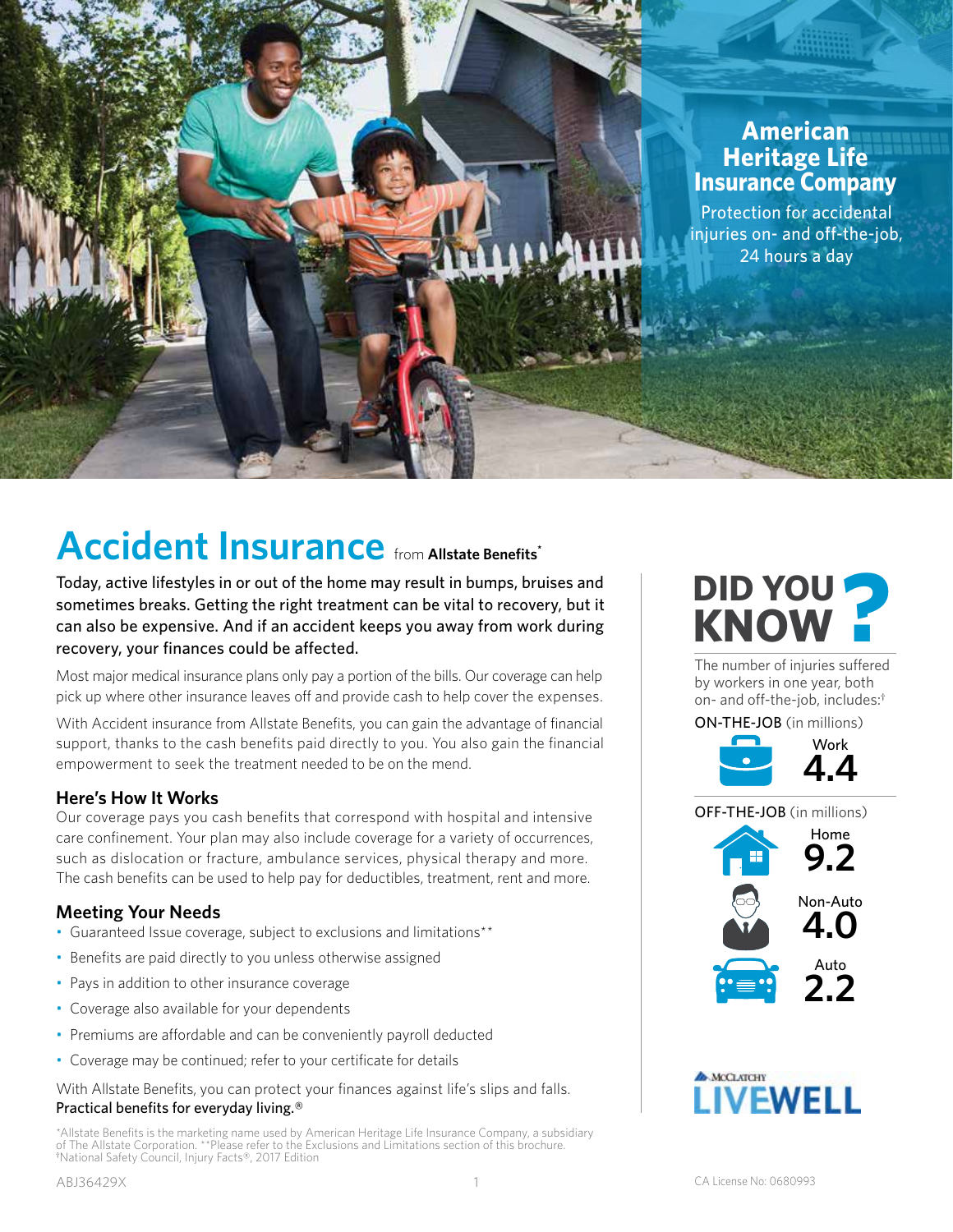**For many active couples, new experiences and new adventures can often involve their share of bumps, bruises, and breaks. An accidental injury could happen to a loved one at any time, and it's important to be prepared for it. If a family member sustains an injury, they may wonder how they will pay for it.**

## **Here is what they may consider:**

- Major medical will only pay a portion of the expenses associated with injury treatments
- Copays must be paid until the deductible has been met
- If they miss work because of an injury, they must cover the bills, rent/mortgage, groceries, and their children's education
- If the right treatment is not available locally, they will have to pay for it

This family's story of injury and treatment turned into a happy ending, because they had supplemental Accident Insurance to help with expenses.



The couple chooses benefits to help protect their family in the event that they sustain an accidental injury.





The husband was playing a pick-up game of basketball with his friends when he went up for a jump-shot and, on his way back down, twisted his foot and ruptured his Achilles tendon.

#### Here's his treatment path:

- Taken by ambulance to the emergency room
- Examined by a doctor and X-rays were taken
- Underwent surgery to reattach the tendon
- Visited by his doctor and released after a one-day stay in the hospital
- Had to immobilize his ankle for 6 weeks
- Seen by the doctor during a follow-up visit and sent to physical therapy to strengthen his leg and improve his mobility

The husband would go online after each of his treatments to file claims. The cash benefits were direct deposited into his bank account.

He is back playing basketball and enjoying life.



The husband's Accident claim paid cash benefits for the following:

## Ground Ambulance Medicine Emergency Room X-rays Initial Hospital Confinement Daily Hospital Confinement Accident Physician's Treatment Tendon Surgery General Anesthesia Physical Therapy (3 days/week)

For a listing of benefits and benefit amounts, see pages 3, 4 and 5.

ABJ36429X 2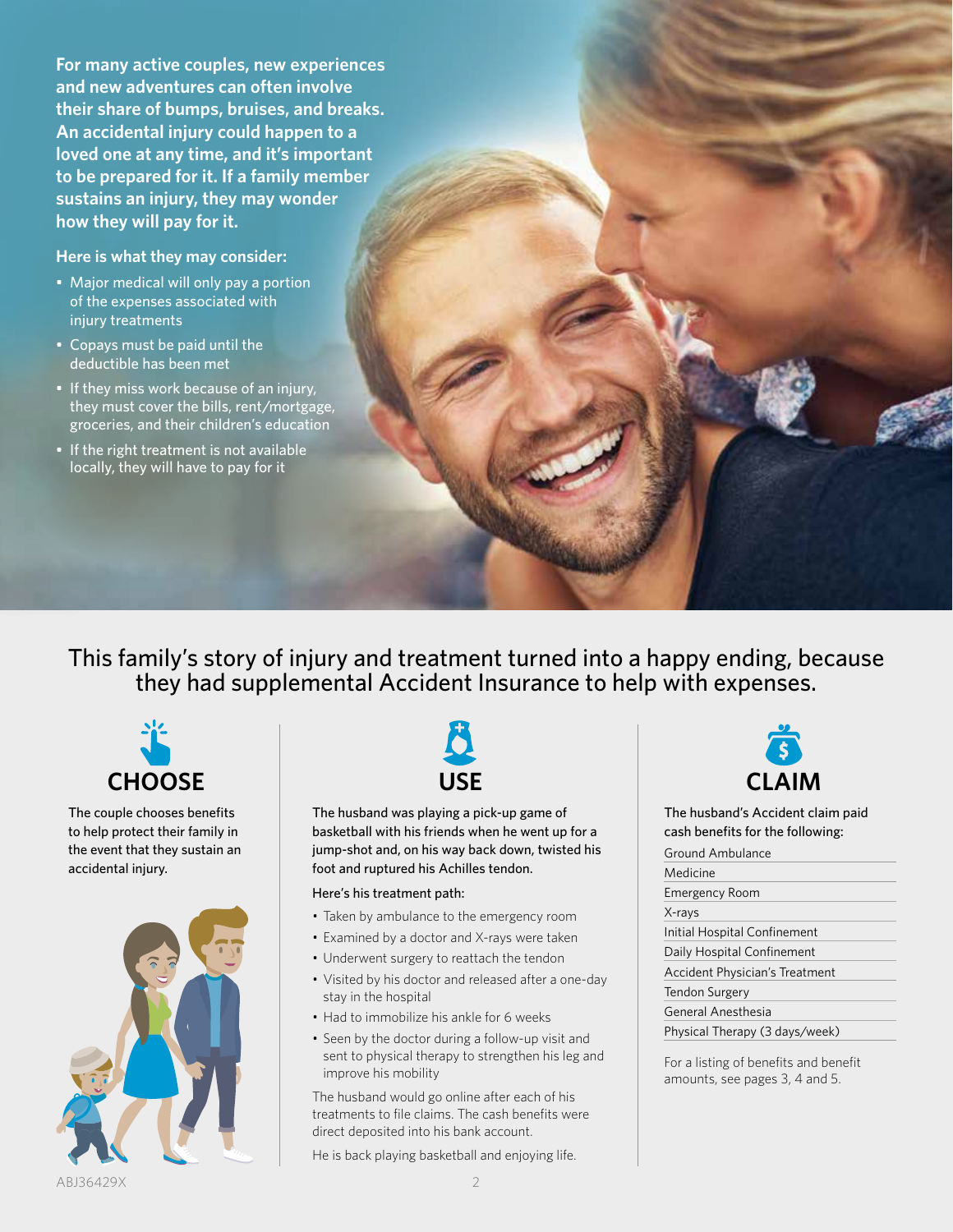## **Using your cash benefits**

Cash benefits provide you with options, because you decide how to use them.

# Finances

Can help protect HSAs, savings, retirement plans and 401(k)s

from being depleted.

## **Travel**

Can help pay for expenses while receiving treatment in another city.



#### Home

Can help pay the mortgage, continue rental payments, or perform needed home repairs for after care.



#### Expenses

Can help pay your family's living expenses such as bills, electricity, and gas.



#### **MyBenefits: 24/7 Access allstatebenefits.com/mybenefits**

An easy-to-use website that offers 24/7 access to important information about your benefits. Plus, you can submit and check your claims (including claim history), request your cash benefit to be direct deposited, make changes to personal information, and more.

## **Dependent Eligibility**

Coverage may include you, your spouse or domestic partner, and your children.

\*Two treatments per covered person, per accident. \*\*Up to three times per covered person, per accident. <sup>1</sup>Multiple dislocations or fractures from the same accident are limited to the amount shown in the Benefit Amounts on page 4. 2 Two or more surgeries done at the same time are considered one operation. 3 Paid for each day a room charge is incurred, up to 30 days for each covered person per continuous period of rehabilitation unit confinement, for a maximum of 60 days per calendar year. Not paid for days on which the Daily Hospital Confinement benefit is paid.

## **Benefits** (subject to maximums as listed on pages 4 and 5)

#### **BASE POLICY BENEFITS**

Initial Hospital Confinement

Daily Hospital Confinement - up to 365 days for any one accident

Intensive Care - up to 180 days for each period of continuous confinement

### **RIDER BENEFITS ADDED TO BASE POLICY**

Accident Treatment & Urgent Care Rider

*Benefits for:* Ground Ambulance, Air Ambulance, Accident Physician's Treatment, X-ray, Urgent Care

Dislocation/Fracture Rider<sup>1</sup> - amount paid depends on type of dislocation or fracture. See Injury Benefit Schedule on page 5

**Emergency Room Services Rider - received as a result of injury** 

#### **ADDITIONAL RIDER BENEFITS**

#### Benefit Enhancement Rider

Accident Follow-Up Treatment - not payable for the same visit for which the Physical, Occupational or Speech Therapy benefit is paid\*

Lacerations

**Burns** - treatment for one or more burns, other than sunburns

Skin Graft - for a burn for which a benefit is paid under the Burns benefit

Brain Injury Diagnosis - first diagnosis of concussion, cerebral laceration, cerebral contusion or intracranial hemorrhage. Must be diagnosed by CT Scan, MRI, EEG, PET scan or X-ray

Computed Tomography (CT) Scan and Magnetic Resonance Imaging (MRI) - treatments must be received within 30 days after the accident. Payable once per covered person, per accident, per calendar year

Paralysis - spinal cord injury resulting in complete/permanent loss of use of two or more limbs for 90 consecutive days

Coma with Respiratory Assistance - unconsciousness lasting 7 or more days; intubation required. Medically induced comas excluded

Open Abdominal or Thoracic Surgery - must be performed by a physician<sup>2</sup>

Tendon, Ligament, Rotator Cuff or Knee Cartilage Surgery - surgery for torn, ruptured, or severed tendon, ligament, rotator cuff or knee cartilage; pays the reduced amount shown for arthroscopic exploratory surgery<sup>2</sup>

Ruptured Disc Surgery - diagnosis and surgical repair to a ruptured disc of the spine by a physician<sup>2</sup>

Eye Surgery - surgery or removal of a foreign object by a physician

General Anesthesia - payable only if one of the rider Surgery benefits is paid

#### Blood and Plasma

Appliance - physician-prescribed wheelchair, crutches or walker to help with personal locomotion or mobility Medical Supplies

## Medicine

Prosthesis - physician-prescribed prosthetic arm, leg, hand, foot or eye lost as a result of an accident

Physical, Occupational or Speech Therapy - 1 treatment per day; maximum of 6 treatments per accident. Includes chiropractic services. Not payable for same visit for which Accident Follow-Up Treatment benefit is paid

Rehabilitation Unit - must be hospital-confined due to an injury prior to being transferred to rehab<sup>3</sup>

Non-Local Transportation - obtaining treatment more than 50 miles from your home when not available locally. Ground or air ambulance is not covered<sup>\*</sup>

Family Member Lodging - 1 adult family member to be with you while you are hospital confined. Not paid if family member lives within 50 miles of the hospital. Payable up to 30 days per accident

Post-Accident Transportation - three-day hospital stay more than 250 miles from your home, with a flight on a common carrier to return home. Payable only if the Daily Hospital Confinement benefit is paid

Broken Tooth - dental repair by crown, filling or extraction; only one of the three is covered per accident. Injury must be to natural teeth and cannot be due to biting or chewing

Residence/Vehicle Modification - permanent structural modification certified necessary by a physician, within 365 days after accident

Pain Management (Epidural Injection) - injection in the spine to manage pain due to an accidental injury

Miscellaneous Outpatient Surgery - physician-performed outpatient surgical procedure. Not paid if one of the following benefits is paid: Open Abdominal or Thoracic Surgery; Tendon, Ligament, Rotator Cuff or Knee Cartilage Surgery; Ruptured Disc Surgery; or Eye Surgery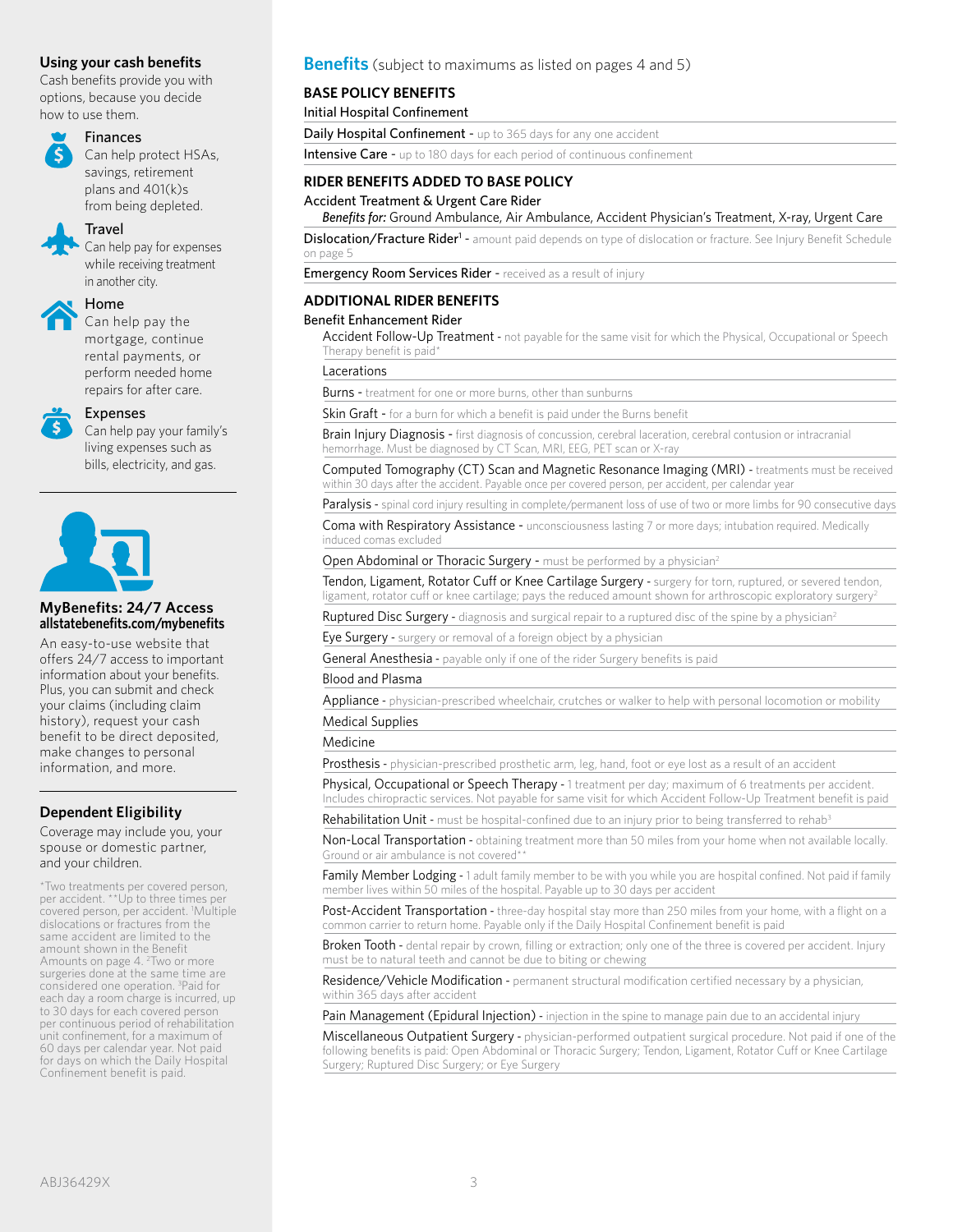# **BENEFIT AMOUNTS**

Benefits are paid once per accident unless otherwise noted

| <b>BASE POLICY BENEFITS</b>                                                            |                                   |                  | LOW PLAN HIGH PLAN |
|----------------------------------------------------------------------------------------|-----------------------------------|------------------|--------------------|
| Initial Hospital Confinement (pays once/year)                                          |                                   | \$500            | \$1,500            |
| Daily Hospital Confinement (pays daily)                                                |                                   | \$100            | \$300              |
| Intensive Care (pays daily)                                                            |                                   | \$200            | \$600              |
| <b>RIDER BENEFITS</b>                                                                  |                                   | LOW PLAN         | <b>HIGH PLAN</b>   |
| Accident Treatment and Urgent Care Rider                                               |                                   |                  |                    |
| Ambulance                                                                              | Ground<br>Air                     | \$100<br>\$300   | \$150<br>\$450     |
| <b>Accident Physician's Treatment</b>                                                  |                                   | \$50             | \$75               |
| X-ray                                                                                  |                                   | \$100            | \$150              |
| Urgent Care                                                                            |                                   | \$50             | \$75               |
| Dislocation or Fracture Rider <sup>4</sup>                                             |                                   | \$2,000          | \$6,000            |
| <b>Emergency Room Services Rider</b>                                                   |                                   | \$150            | \$200              |
| <b>BENEFIT ENHANCEMENT RIDER</b>                                                       |                                   | LOW PLAN         | <b>HIGH PLAN</b>   |
| Accident Follow-Up Treatment (pays daily)                                              |                                   | \$50             | \$75               |
| Lacerations                                                                            |                                   | \$50             | \$75               |
| <b>Burns</b>                                                                           | < 15% body surface<br>15% or more | \$100<br>\$500   | \$150<br>\$750     |
| <b>Skin Graft</b> (% of Burns Benefit)                                                 |                                   | 50%              | 50%                |
| Brain Injury Diagnosis                                                                 |                                   | \$300            | \$450              |
| Computed Tomography (CT) Scan and<br>Magnetic Resonance Imaging (MRI) (pays once/year) |                                   | \$50             | \$75               |
| Paralysis (pays once)                                                                  | Paraplegia                        | \$7,500          | \$11,250           |
|                                                                                        | Quadriplegia                      | \$15,000         | \$22,500           |
| Coma with Respiratory Assistance                                                       |                                   | \$10,000         | \$15,000           |
| Open Abdominal or Thoracic Surgery                                                     |                                   | \$1,000          | \$1,500            |
| Tendon, Ligament, Rotator Cuff<br>or Knee Cartilage Surgery                            | Surgery<br>Exploratory            | \$500<br>\$150   | \$750<br>\$225     |
| Ruptured Spinal Disc Surgery                                                           |                                   | \$500            | \$750              |
| Eye Surgery                                                                            |                                   | \$100            | \$150              |
| General Anesthesia                                                                     |                                   | \$100            | \$150              |
| <b>Blood and Plasma</b>                                                                |                                   | \$300            | \$450              |
| Appliance                                                                              |                                   | \$125            | \$187.50           |
| <b>Medical Supplies</b>                                                                |                                   | \$5              | \$7.50             |
| Medicine                                                                               |                                   | \$5              | \$7.50             |
| Prosthesis                                                                             | 1 device<br>2 or more devices     | \$500<br>\$1,000 | \$750<br>\$1,500   |
| Physical, Occupational or Speech Therapy (pays daily)                                  |                                   | \$30             | \$45               |
| Rehabilitation Unit (pays daily)                                                       |                                   | \$100            | \$150              |
| Non-Local Transportation                                                               |                                   | \$250            | \$375              |
| Family Member Lodging (pays daily)                                                     |                                   | \$100            | \$150              |
| Post-Accident Transportation (pays once/year)                                          |                                   | \$200            | \$300              |
| Broken Tooth                                                                           |                                   | \$100            | \$150              |
| Residence/Vehicle Modification                                                         |                                   | \$500            | \$750              |
| Pain Management (Epidural Injection)                                                   |                                   | \$50             | \$75               |
| Miscellaneous Outpatient Surgery                                                       |                                   | \$100            | \$150              |

4Up to amount shown; see Injury Benefit Schedule on page 5. Multiple losses from same

# **LOW PLAN PREMIUMS**

| MODE       |       |        | $EE + SP$ $EE + CH$ |        |
|------------|-------|--------|---------------------|--------|
| Bi-Weekly* | - 192 | \$3.33 | \$4.21              | \$5.58 |

# **HIGH PLAN PREMIUMS**

| <b>MODE</b> | ЕE    |        | $EE + SP   EE + CH  $ |       |  |
|-------------|-------|--------|-----------------------|-------|--|
| Bi-Weekly*  | \$392 | \$6.79 | 159.04                | ATEZR |  |

Issue ages: 18 and Over if Actively at Work

 $EE =$  Employee;  $EE + SP =$  Employee + Spouse;

 $EE + CH =$  Employee + Child(ren);  $F =$  Family

**\*24 deductions per year**

Injury Benefit Schedule is on page 5

injury pay only up to amount shown above.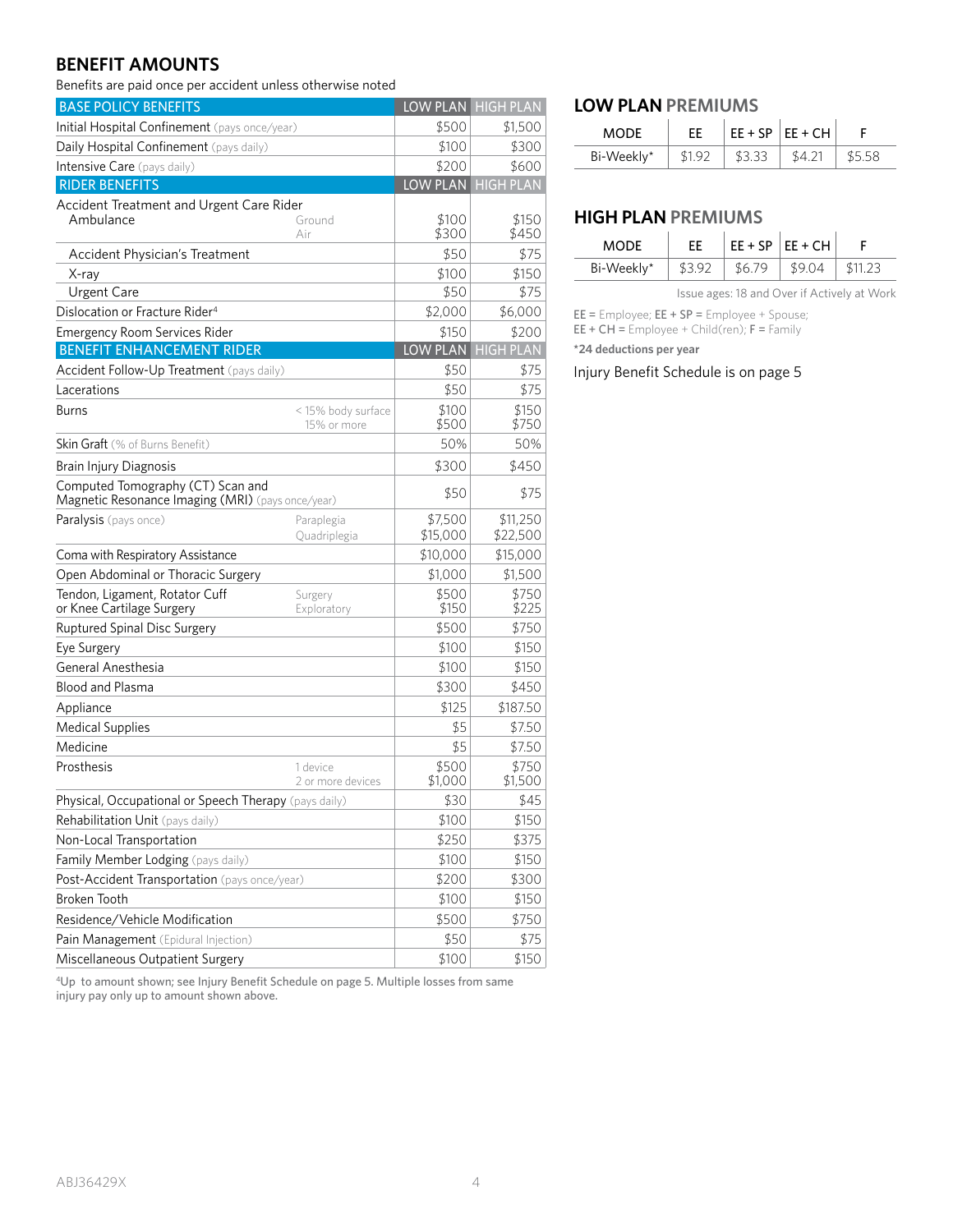# **INJURY BENEFIT SCHEDULE**

Benefit amounts for coverage and one occurrence are shown below.

| <b>COMPLETE DISLOCATION</b>                                                                 | <b>LOW PLAN</b> | <b>HIGH PLAN</b> |
|---------------------------------------------------------------------------------------------|-----------------|------------------|
| Hip joint                                                                                   | \$2,000         | \$6,000          |
| Knee or ankle joint <sup>*</sup> , bone or bones of the foot <sup>*</sup>                   | \$800           | \$2,400          |
| Wrist joint                                                                                 | \$700           | \$2,100          |
| Elbow joint                                                                                 | \$600           | \$1,800          |
| Shoulder joint                                                                              | \$400           | \$1,200          |
| Bone or bones of the hand <sup>*</sup> , collarbone                                         | \$300           | \$900            |
| Two or more fingers or toes                                                                 | \$140           | \$420            |
| One finger or toe                                                                           | \$60            | \$180            |
| COMPLETE, SIMPLE OR CLOSED FRACTURE                                                         | LOW PLAN        | <b>HIGH PLAN</b> |
| Hip, thigh (femur), pelvis <sup>**</sup>                                                    | \$2,000         | \$6,000          |
| Skull <sup>++</sup>                                                                         | \$1,900         | \$5,700          |
| Arm, between shoulder and elbow (shaft),<br>shoulder blade (scapula), leg (tibia or fibula) | \$1,100         | \$3,300          |
| Ankle, knee cap (patella), forearm (radius or ulna),<br>collarbone (clavicle)               | \$800           | \$2,400          |
| Foot <sup>**</sup> , hand or wrist <sup>**</sup>                                            | \$700           | \$2,100          |
| Lower jaw <sup>++</sup>                                                                     | \$400           | \$1,200          |
| Two or more ribs, fingers or toes, bones of face or nose                                    | \$300           | \$900            |
| One rib, finger or toe, coccyx                                                              | \$140           | \$420            |

\*Knee joint (except patella). Bone or bones of the foot (except toes). Bone or bones of the hand (except fingers). \*\*Pelvis (except coccyx). Skull (except bones of face or nose). Foot (except toes). Hand or wrist (except fingers). Lower jaw (except alveolar process).